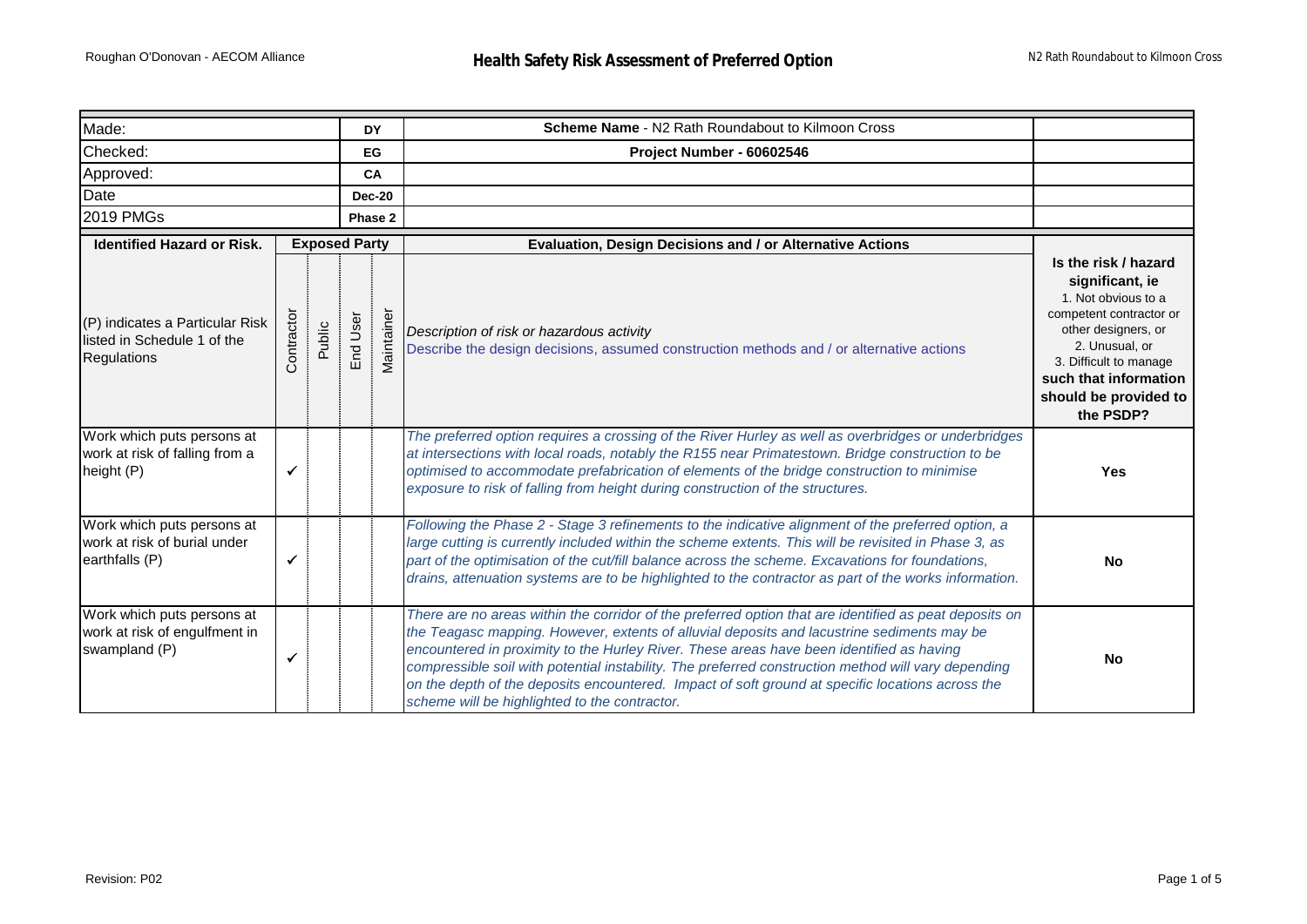| <b>Identified Hazard or Risk.</b>                                                                     | <b>Exposed Party</b> |        |          |                                           | Evaluation, Design Decisions and / or Alternative Actions                                                                                                                                                                                                                                                                                                                                                                                                                                                                                                                                                                                                                                                                                                                                                                      |                                                                                                                                                                                                                             |
|-------------------------------------------------------------------------------------------------------|----------------------|--------|----------|-------------------------------------------|--------------------------------------------------------------------------------------------------------------------------------------------------------------------------------------------------------------------------------------------------------------------------------------------------------------------------------------------------------------------------------------------------------------------------------------------------------------------------------------------------------------------------------------------------------------------------------------------------------------------------------------------------------------------------------------------------------------------------------------------------------------------------------------------------------------------------------|-----------------------------------------------------------------------------------------------------------------------------------------------------------------------------------------------------------------------------|
| (P) indicates a Particular Risk<br>listed in Schedule 1 of the<br>Regulations                         | Contractor           | Public | End User | $\overleftarrow{\mathbf{e}}$<br>Maintaine | Description of risk or hazardous activity<br>Describe the design decisions, assumed construction methods and / or alternative actions                                                                                                                                                                                                                                                                                                                                                                                                                                                                                                                                                                                                                                                                                          | Is the risk / hazard<br>significant, ie<br>1. Not obvious to a<br>competent contractor or<br>other designers, or<br>2. Unusual, or<br>3. Difficult to manage<br>such that information<br>should be provided to<br>the PSDP? |
| Work which puts persons at<br>work at risk from chemical or<br>biological substances (P)              | $\checkmark$         |        |          |                                           | There are a number of sites within proximity to the preferred option that could have the potential for<br>contamination beyond the boundaries of their sites. These include commercial and industrial sites,<br>cemeteries, service stations as well as backfilled quarries. Ground investigation, including chemical<br>testing of any route close to these sites will be implemented to determine whether contamination<br>exists. Where possible, further refinements of the alignment design will be undertaken during<br>Phase 3 to avoid or allow contaminated ground to remain un-disturbed. Any evidence of<br>contamination shall be highlighted to the tenderers and incorporated within the preliminary health<br>and safety plan, with possible remediation measures incorporated within the tender documentation. | <b>Yes</b>                                                                                                                                                                                                                  |
| Work with ionising radiation<br>requiring the designation of<br>controlled or supervised areas<br>(P) | $\checkmark$         |        |          |                                           | It is not envisaged that work with ionising radiation will be employed on this project.                                                                                                                                                                                                                                                                                                                                                                                                                                                                                                                                                                                                                                                                                                                                        | N/A                                                                                                                                                                                                                         |
| Work near high voltage power<br>lines (P)                                                             | ✓                    |        |          |                                           | The Baltrasna-Drybridge 110 kV Transmission Line traverses the preferred option. There is also<br>further ESB Networks Infrastructure including MV, LV Overhead Line Infrastructure. A kick-off<br>meeting will be held with ESB following confirmation of the preferred option. Further liaison will take<br>place with ESB over the development of the design during Phase 3 to mitigate against potential<br>conflicts with MV & HV powerlines. Consideration will be given to advance works contracts to divert<br>overhead lines prior to the main construction contract commencing on site.                                                                                                                                                                                                                              | <b>Yes</b>                                                                                                                                                                                                                  |
| Work exposing persons at<br>work to the risk of drowning<br>(P)                                       | $\checkmark$         |        |          |                                           | The preferred option will include a crossing of the River Hurley. As such there is the possibility of<br>instream works and works adjacent to major watercourses which could put the person at risk of<br>drowning. To mitigate against this risk, new bridges should clear span the waterways where<br>possible to reduce instream works.                                                                                                                                                                                                                                                                                                                                                                                                                                                                                     | <b>Yes</b>                                                                                                                                                                                                                  |
| Work on wells, underground<br>earthworks and tunnels (P)                                              | $\checkmark$         |        |          |                                           | It is not envisaged that work on wells, underground earthworks or tunnels will be employed on this<br>project.                                                                                                                                                                                                                                                                                                                                                                                                                                                                                                                                                                                                                                                                                                                 | N/A                                                                                                                                                                                                                         |
| Work carried out in a caisson<br>with compressed-air<br>atmosphere (P)                                | $\checkmark$         |        |          |                                           | It is not envisaged that work in a caisson will be employed on this project.                                                                                                                                                                                                                                                                                                                                                                                                                                                                                                                                                                                                                                                                                                                                                   | N/A                                                                                                                                                                                                                         |
| Work involving the use of<br>explosives (P)                                                           | $\checkmark$         |        |          |                                           | It is not envisaged that the use of explosives will be employed on this project.                                                                                                                                                                                                                                                                                                                                                                                                                                                                                                                                                                                                                                                                                                                                               | N/A                                                                                                                                                                                                                         |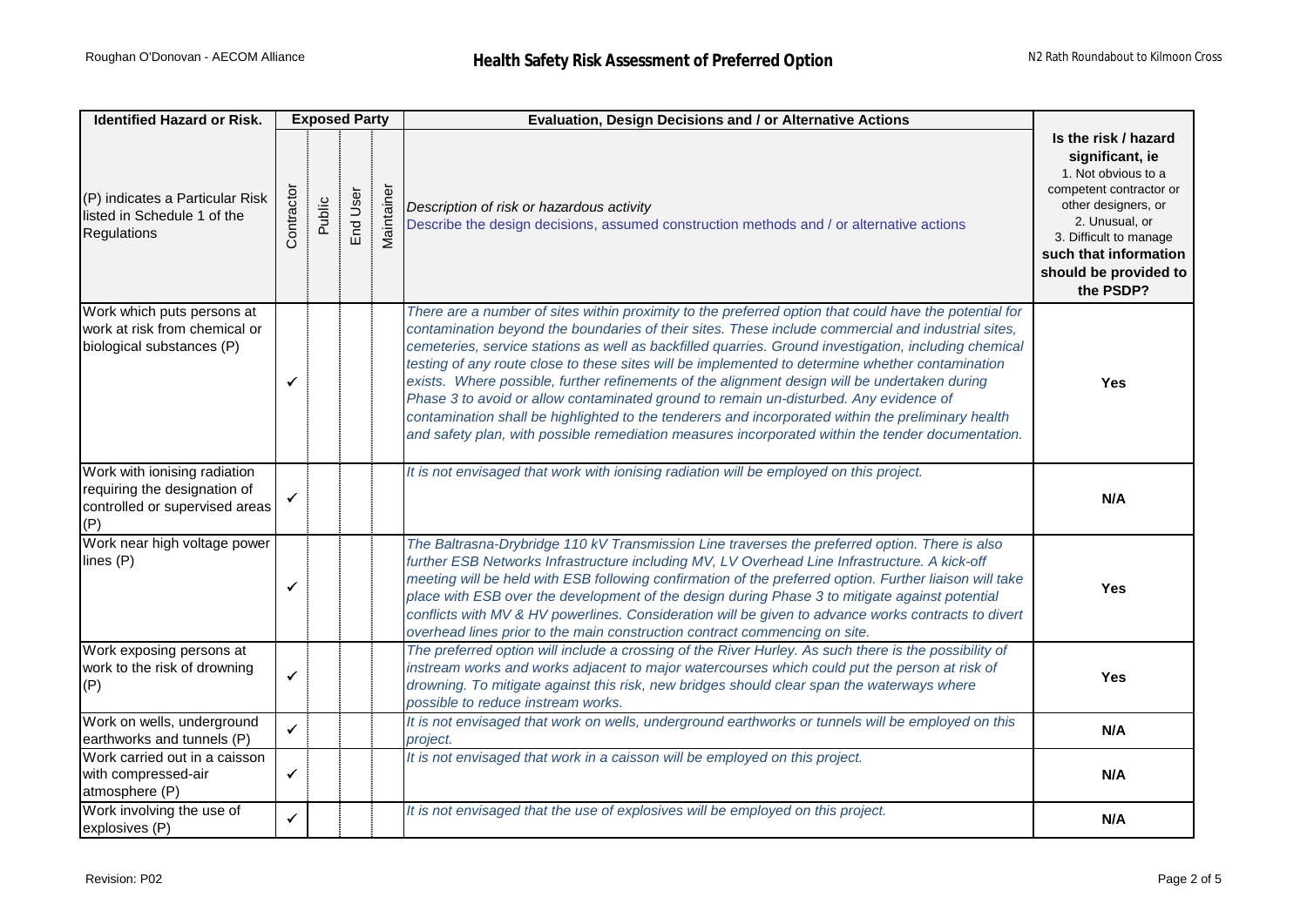| <b>Identified Hazard or Risk.</b>                                                      |              | <b>Exposed Party</b> |          |            | Evaluation, Design Decisions and / or Alternative Actions                                                                                                                                                                                                                                                                                                                                                                                                                                                                                                                                                                                                                                                                                                                                                                                                                     |                                                                                                                                                                                                                             |
|----------------------------------------------------------------------------------------|--------------|----------------------|----------|------------|-------------------------------------------------------------------------------------------------------------------------------------------------------------------------------------------------------------------------------------------------------------------------------------------------------------------------------------------------------------------------------------------------------------------------------------------------------------------------------------------------------------------------------------------------------------------------------------------------------------------------------------------------------------------------------------------------------------------------------------------------------------------------------------------------------------------------------------------------------------------------------|-----------------------------------------------------------------------------------------------------------------------------------------------------------------------------------------------------------------------------|
| (P) indicates a Particular Risk<br>listed in Schedule 1 of the<br>Regulations          | Contractor   | Public               | End User | Maintainer | Description of risk or hazardous activity<br>Describe the design decisions, assumed construction methods and / or alternative actions                                                                                                                                                                                                                                                                                                                                                                                                                                                                                                                                                                                                                                                                                                                                         | Is the risk / hazard<br>significant, ie<br>1. Not obvious to a<br>competent contractor or<br>other designers, or<br>2. Unusual, or<br>3. Difficult to manage<br>such that information<br>should be provided to<br>the PSDP? |
| Work involving the assembly<br>or dismantling of heavy<br>prefabricated components (P) | $\checkmark$ |                      |          |            | The works will involve the construction of a structure crossing the River Hurley. It is envisaged that<br>a smaller span arrangement will suffice for this river crossing, as such the potential structure will<br>likely be constructed using precast beams and permanent formwork over the river.                                                                                                                                                                                                                                                                                                                                                                                                                                                                                                                                                                           | <b>Yes</b>                                                                                                                                                                                                                  |
| <b>Confined Spaces</b>                                                                 | $\checkmark$ |                      |          |            | It is possible that the construction of the scheme will involve works within confined spaces. Design<br>options to consider maximising the use of prefabrication.                                                                                                                                                                                                                                                                                                                                                                                                                                                                                                                                                                                                                                                                                                             | <b>No</b>                                                                                                                                                                                                                   |
| <b>Construction Traffic</b>                                                            | ✓            |                      |          |            | It is likely that a significant amount of construction traffic will be required for the construction of the<br>works. The preferred option involves sections of online widening and offline construction. For the<br>online sections, further consideration will be given to either retaining the existing N2 or providing a<br>parallel link road to provide access for local traffic and seperate this away from construction traffic.<br>For the offline sections, it is envisaged that the majority of the construction traffic will utilise a haul<br>route within the site, with discreet access points from the national road network as required to<br>facilitate the works.                                                                                                                                                                                          | <b>Yes</b>                                                                                                                                                                                                                  |
| Railway                                                                                | $\checkmark$ |                      |          |            | No current or historic railway lines are located within proximity to the preferred option.                                                                                                                                                                                                                                                                                                                                                                                                                                                                                                                                                                                                                                                                                                                                                                                    | N/A                                                                                                                                                                                                                         |
| Demolition                                                                             | ✓            | ✓                    |          |            | Subject to further refinements of the alignment design during Phase 3, the preferred option is likely<br>to require the demolition of a number of properties. The nature of any buildings to be demolished<br>will need to be ascertained to assess the risks and hazards.                                                                                                                                                                                                                                                                                                                                                                                                                                                                                                                                                                                                    | Yes                                                                                                                                                                                                                         |
| Flooding                                                                               | ✓            |                      |          |            | The preferred option incorporates a crossing of the Hurley River. The Flood mapping indicates that<br>certain areas surrounding the Hurley River are prone to flooding during extreme rainfall events.<br>Options to reduce the risk of flooding during construction will be considered as part of the design<br>during Phase 3. These options inlcude the identification of how premanent river / flood protection<br>works could be installed, or the inclusion of additional land for temporary flood management.<br>Appropriate mitigation and safety systems to be implemented by the contractor to minimise potential<br>for flooding during the construction of the scheme and by the designer for the operational phase of<br>the scheme. Details of flooding to be provided to the tenderers and incorporated into the Preliminary<br><b>Health and Safety Plan.</b> | <b>Yes</b>                                                                                                                                                                                                                  |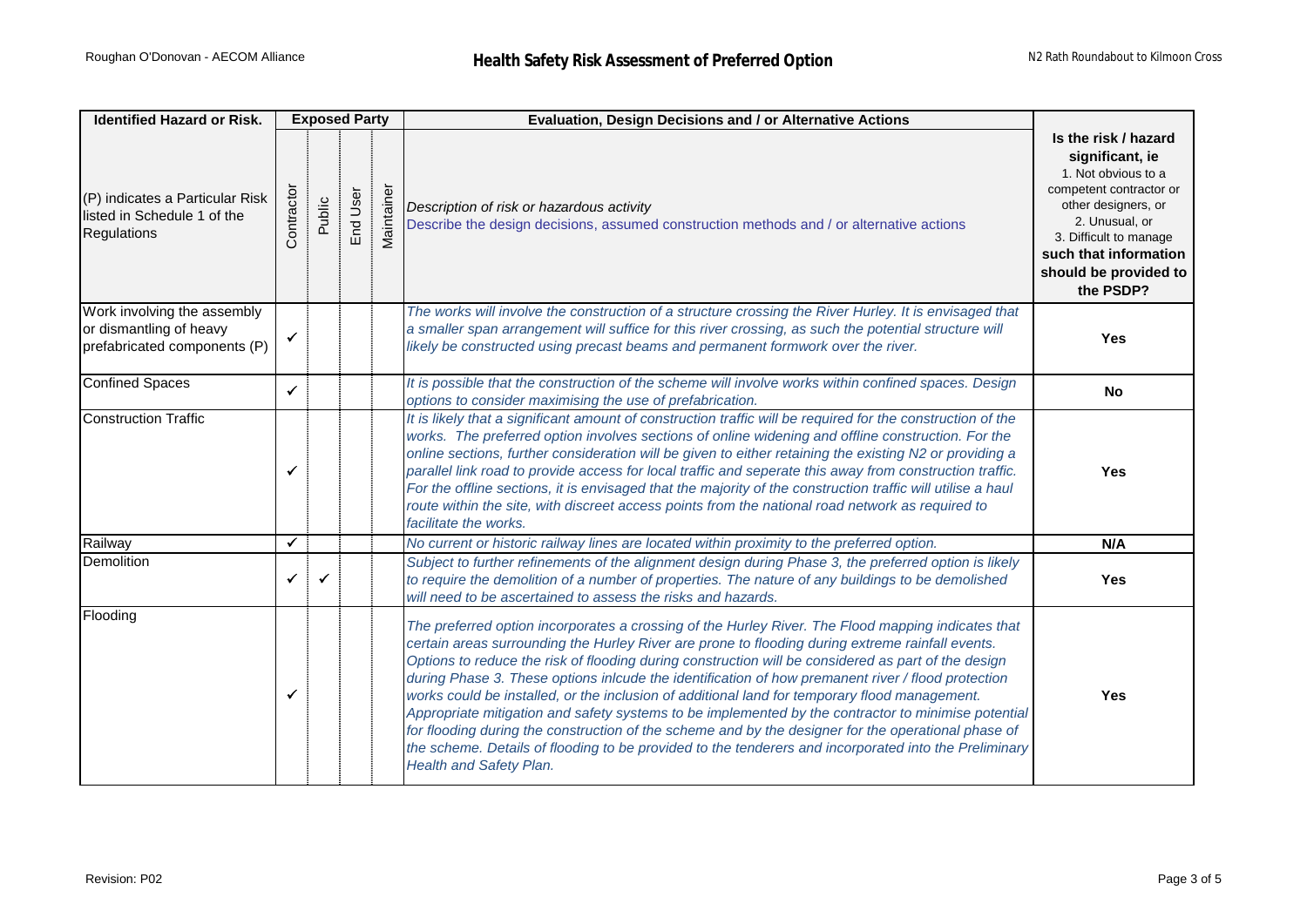| <b>Identified Hazard or Risk.</b>                                                    |            |        | <b>Exposed Party</b> |            | Evaluation, Design Decisions and / or Alternative Actions                                                                                                                                                                                                                                                                                                                                                                                                                                                                                                                                                                                                                                                                                                                                                |                                                                                                                                                                                                                             |
|--------------------------------------------------------------------------------------|------------|--------|----------------------|------------|----------------------------------------------------------------------------------------------------------------------------------------------------------------------------------------------------------------------------------------------------------------------------------------------------------------------------------------------------------------------------------------------------------------------------------------------------------------------------------------------------------------------------------------------------------------------------------------------------------------------------------------------------------------------------------------------------------------------------------------------------------------------------------------------------------|-----------------------------------------------------------------------------------------------------------------------------------------------------------------------------------------------------------------------------|
| (P) indicates a Particular Risk<br>listed in Schedule 1 of the<br><b>Regulations</b> | Contractor | Public | End User             | Maintainer | Description of risk or hazardous activity<br>Describe the design decisions, assumed construction methods and / or alternative actions                                                                                                                                                                                                                                                                                                                                                                                                                                                                                                                                                                                                                                                                    | Is the risk / hazard<br>significant, ie<br>1. Not obvious to a<br>competent contractor or<br>other designers, or<br>2. Unusual, or<br>3. Difficult to manage<br>such that information<br>should be provided to<br>the PSDP? |
| Live Traffic                                                                         | √          |        |                      |            | The preferred option involves online upgrading of sections of the existing N2, as such traffic<br>management measures will be implemented to ensure the operation of the N2 during construction.<br>A Design Stage Traffic Management Plan will need to be developed prior to works commencing.<br>The preferred option also involves sections of offline construction which will interface with live traffic<br>routes such as the R155 and R152. There may be the possibility of temporary closures of some<br>local roads during the construction of the scheme.                                                                                                                                                                                                                                      | <b>Yes</b>                                                                                                                                                                                                                  |
| <b>Utilities - EirGrid</b>                                                           | ✓          |        |                      |            | The East-West Interconnector underground HV cable traverses the preferred option at the<br>intersection between the existing N2 and the L50161 (Old Curragha Road). A kick-off meeting was<br>held with EirGrid and APS during Phase 2, during which the location of joint bays were clarified as<br>well as the level of the interconnector along this section. The likely solution will involve the<br>protection of the interconnector in-situ and the construction of the new road above with a suitable<br>clearance. Further liaison will take place with EirGrid over the development of the design during<br>Phase 3.                                                                                                                                                                            | <b>Yes</b>                                                                                                                                                                                                                  |
| Utilities - Gas Networks<br>Ireland                                                  | ✓          |        |                      |            | A high-pressure Transmission gas pipeline traverses the preferred option to the north of Rath<br>Roundabout. The Aurora Telecom National Network also traverses the N2 adjacent to the high-<br>pressure gas line. A kick-off meeting was held with Gas Networks Ireland during Phase 2, during<br>which the level of the gas pipeline was clarified as well as the typical protection slab and clearance<br>requirements. The likely solution will involve the protection of the gas pipeline in-situ and the<br>construction of the new road above with a suitable clearance. Further liaison will take place with<br>Gas Networks Ireland over the development of the design during Phase 3.                                                                                                          | <b>Yes</b>                                                                                                                                                                                                                  |
| Utilities - Irish Water                                                              | ✓          |        |                      |            | Rath service reservoir is located within proximity of the preferred option adjacent to the Rath<br>Roundabout. This reservoir is the primary public water supply for the Ashbourne area and is fully<br>operational. The facility contains the reservoir structure, water treatment facilities, water supply<br>borehole, booster pumps, supply and distribution pipework and an electricity supply kiosk. A kick-off<br>meeting will be held with Irish Water following confirmation of the preferred option Further liaison<br>will take place with Irish Water over the development of the design during Phase 3. It is also noted<br>that the Irish Water access to the existing N2 at this location is unsafe and this will also be<br>considered as part of the design developemnt during Phase 3. | <b>Yes</b>                                                                                                                                                                                                                  |